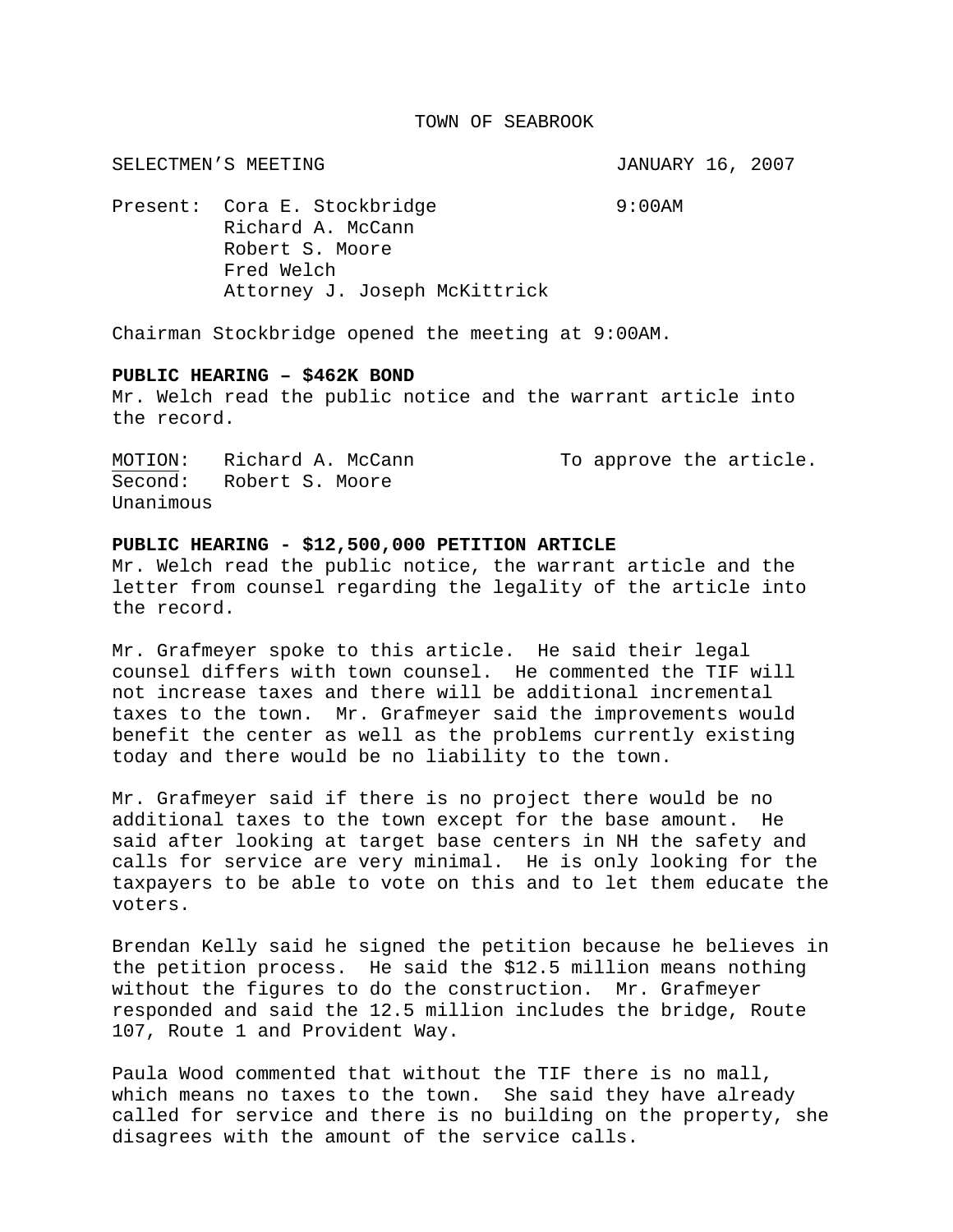SELECTMEN'S MEETING  $-2-$  JANUARY 16, 2007

Mr. Grafmeyer explained to Charlie Keenan the incremental taxes used to pay off the TIF and the rest to the town. Mr. Keenan said if the numbers don't work for the developer they should not be the developer.

Mr. McCann commented there is a 20% cushion on the taxes but the board couldn't use at their discretion, as there are safety concerns and purchases to be made to provide service. He said they would need to acquire the land and would it be covered by the 12.5 million. Mr. Grafmeyer said it would.

Mr. Steve Strnisha, consultant for DDR said the TIF would allow the public and private sector to work together to improve the area. He said 16 communities have done this and it has worked well.

Angel Jean asked the board if there is no project does it alter their feelings toward the TIF. Mr. Moore responded and said there is nothing stopping DDR from coming forward with a smaller project and there would be no TIF.

Attorney McKittrick said he does not believe the public funds could be used to acquire the land. He also believes the 2 petition articles are not sufficient enough and he is very confident with his opinion.

Fire chief, Jeff Brown asked who pays the legal fees if it goes to Concord. Attorney McKittrick said in NH each party pays their own court costs.

Mrs. Wood asked Mr. Welch to explain the advisory board that goes along with the TIF district. Mr. Welch said the largest property owner has one seat on the board (in this case being DDR) and the board of selectmen appoints the other 2 positions. Mr. Welch read the statute into the record.

Everett Weare, state representative believes TIF districts were developed for communities with financial difficulties. Seabrook is not one of those communities.

Mr. Welch said the length of the bond is based entirely on the amount of the bond. He asked why is there no language for state or federal funds to be applied for. Mr. Grafmeyer said he would need his attorney to respond to the question. He does understand there are wetlands along I-95 and he would need to obtain permits. Mr. Welch said the board would need to be part of the spending of funds by DDR.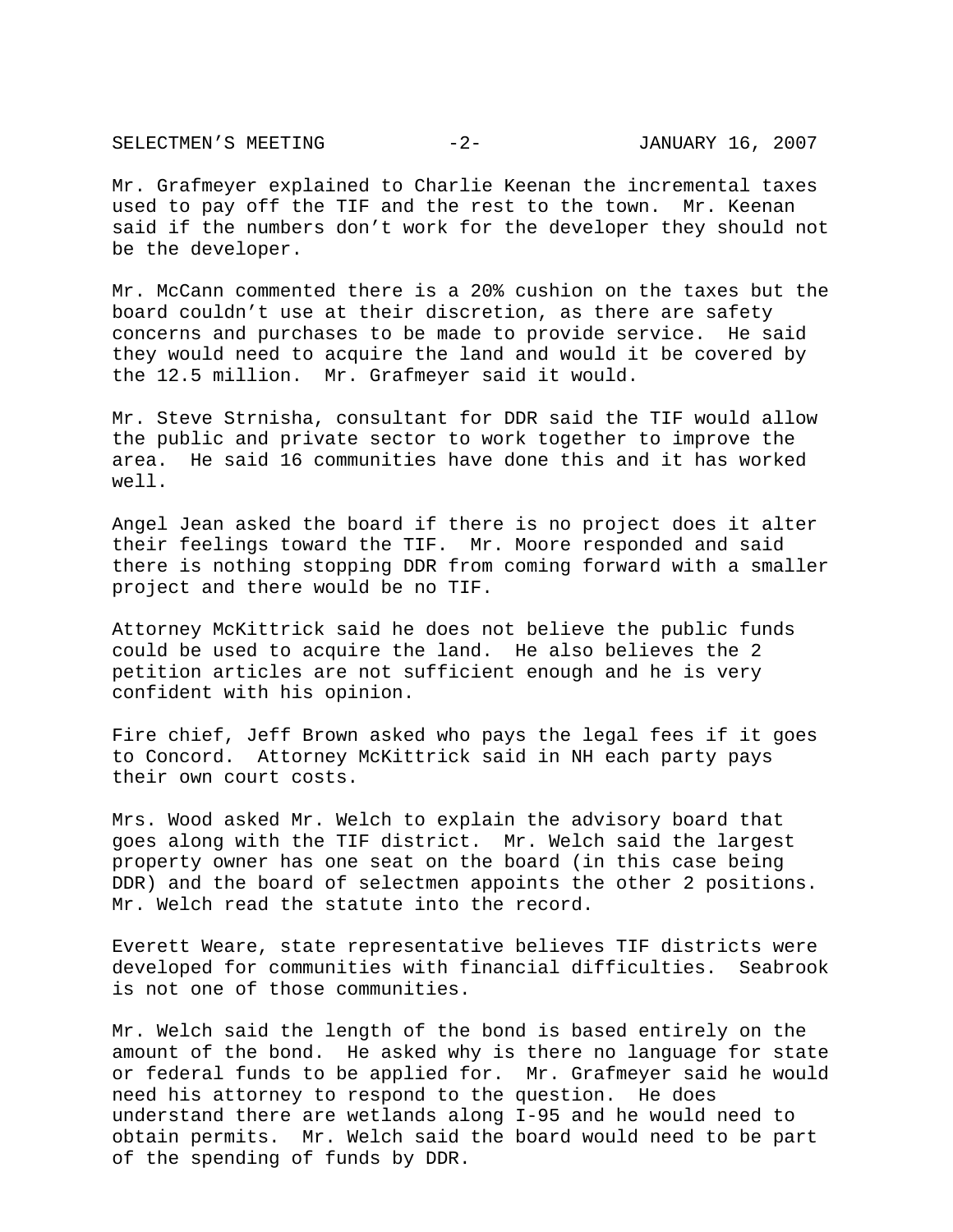SELECTMEN'S MEETING -3- JANUARY 16, 2007

Charlie Keenan is still concerned with the money. He said it would be our tax money if we didn't float bond.

Mr. Strnisha said the developer comes to town with existing issues and the project adds to it, he said this is where the developer and the public work together to resolve. He said the developer guarantees the bond so the taxpayers don't have to pay it should something happen. Mr. Moore asked if they could back the bond why not just pay for the project. Mr. Strnisha said that is the risk the developer makes. Mr. Moore said there is additional cost for administrator and office space. Mr. Strnisha those are things they need to work on together.

Mr. McCann said there is no sales tax in NH and eventually we could be forced into a sales tax or income tax. Have they taken this into account? Mr. Grafmeyer said the typical tenants have said that is not an underlying factor for them to bring their business here.

Mrs. Wood said when the department heads bring their budgets to the budget committee they have concrete figures and still today DDR does not have concrete figures but they would like us to support their article, this is why she is not supporting the article. Mr. Grafmeyer said he can provide information today and the work will not exceed 12.5 million. He said if it does exceed the article the bond does not move forward and neither does the project.

Mrs. Lillian Knowles asked if anyone has looked into the tax equalization. Mr. Strnisha said he would follow up on it. Mrs. Knowles said a payment has to be made to the county and WHS. Mr. Strnisha said they would need to work together to talk about the costs so the town does not have to pay.

Mr. Welch commented on the no excess tax revenue and that we do not regulate it so therefore we could not spend it. He said over 30-years we would be paying back \$25 million.

Chief Brown said the industry average for off-site improvements is 7-10%. Mr. Grafmeyer said it is a lower percentage for larger projects and there is no industry standard. He said any business coming into the town would have the same issues he is facing.

Mr. McCann said the planning board has had special meetings to work with DDR. He thinks it might be a bit premature, as they